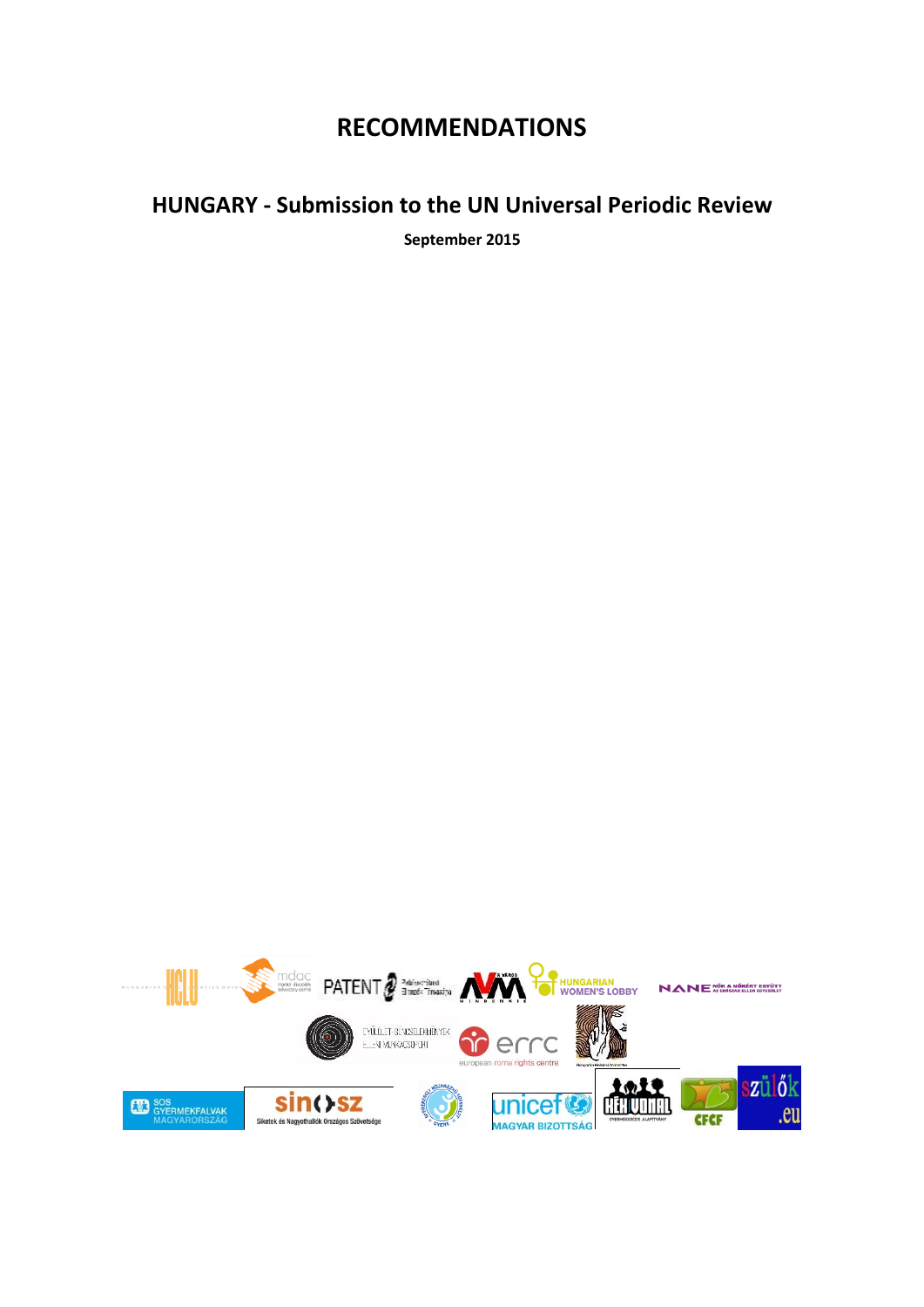## Contributed by

The Mental Disability Advocacy Centre (MDAC) is a Hungary-based international human rights organization that works to secure equality, inclusion and justice for adults and children with intellectual, developmental, cognitive and/or psychosocial disabilities through strategic litigation, advocacy activities, monitoring, research, and capacity building worldwide.

The members of The City is for All (est. in 2009) are people who are affected by housing poverty (currently or formerly living in homelessness, housed in structures constructed by themselves, living in deprived, unsecure, overcrowded or unhealthy housing, threatened by eviction) and their allies (activists with secure housing), who all work together for housing rights and for an egalitarian and just society. Our group is based on voluntary work and provides an opportunity for people experiencing homelessness and housing poverty to stand up for their dignity and fight for the right to housing.

People experiencing homelessness and housing poverty play a leading role at all levels of our organization. The City is for All organizes campaigns and actions to defend housing rights, to advocate for the interests of people living in housing poverty and to change the negative social perception of homelessness and poverty. We use a wide array of modes of intervention from internal trainings to radical direct actions. As we fight against all forms of stigmatization and discrimination, it is very important for us to actively cooperate with other marginalized groups.

The Hungarian Civil Liberties Union (HCLU) is a non-profit human rights watchdog NGO established in Budapest, Hungary in 1994. The HCLU's aim is to promote the case of fundamental rights and principles laid down by the Constitution of Hungary and by international conventions. Generally, it has the goal of building and strengthening civil society and the rule of law in Hungary and in the CEE region.

The Hungarian Helsinki Committee (HHC) is a human rights NGO founded in 1989 in Hungary. The HHC monitors the enforcement in Hungary of human rights enshrined in international human rights instruments, provides legal defence to victims of human rights abuses by state authorities and informs the public about rights violations. The HHC's main areas of activities are centred on protecting the rights of asylum seekers and foreigners in need of international protection, as well as monitoring the human rights performance of law enforcement agencies and the judicial system. It particularly focuses on the conditions of detention, the effective enforcement of the right to defence and equality before the law.

The NGO Coalition on the Rights of the Child was founded in February 2015 on the initiative of the UNICEF National Committee for Hungary. One of the aims was to create a common forum with the participation of experts, not only in order to communicate but to help the reports to the UN Committee on the Rights of the Child and to other relevant UN Committees for Human Rights represent a more harmonised civilian position; furthermore, to make the national and international advocacy for children's rights more efficient. Besides 25 NGOs and 12 individual experts, observers, as the Deputy Commissioner for the Rights of National Minorities, the Office of the Commissioner for Fundamental Rights and UNHCR Hungary have supported our work.

The Chances for Children Association (Gyerekesély Egyesület - GYERE) has been established in 2010 with the main aim of improving children's life opportunities and to hinder the reproduction of child poverty. The founders of the association are previous staff members of the Program Office to Combat Child Poverty in the Hungarian Academy of Sciences.

The European Roma Rights Centre (ERRC) is an international public interest law organisation working to combat anti-Romani racism and human rights abuse of Roma through strategic litigation, research and policy development, advocacy and human rights education. Since its establishment in 1996, the ERRC has endeavoured to provide Roma with the tools necessary to combat discrimination and achieve equal access to justice, education, housing, health care and public services. The ERRC has consultative status with the Council of Europe, as well as with the Economic and Social Council of the United Nations.

The Chance for Children Foundation ("CFCF") is a Budapest-based Roma NGO founded with the express purpose of fighting structural discrimination against Roma and impoverished children in education through collective legal action coupled with community organising and local action.